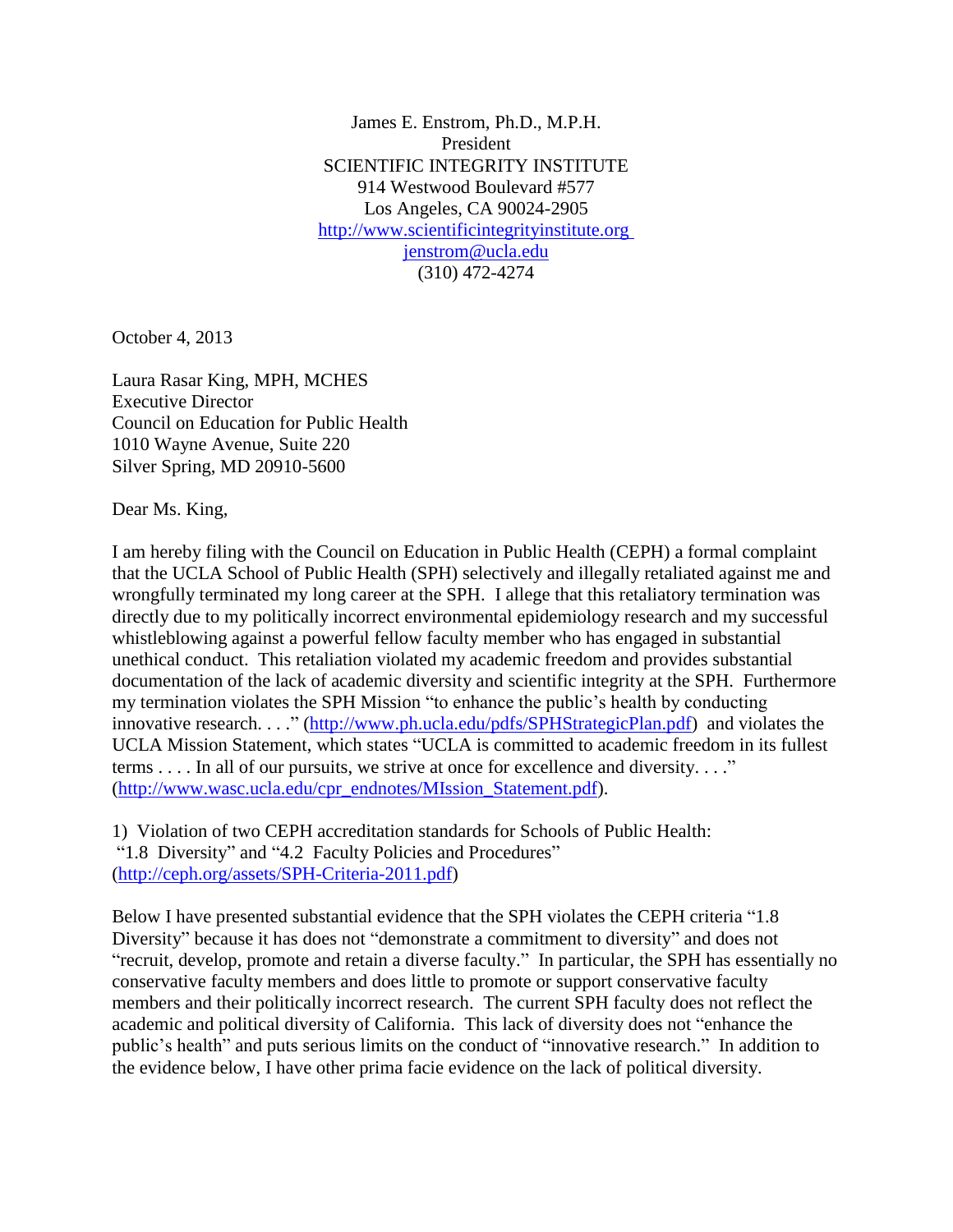Also, the SPH violates portions of the CEPH criteria "4.2 Faculty Policies and Procedures," specifically regarding "Policies, procedures and operational guidelines related to conditions of employment should be established and available to all faculty. Procedures should provide for fair and equitable treatment of faculty and should be consistently applied. . . . Required Documentation: b. Description of provisions for faculty development, including identification of support for faculty categories other than regular full-time appointments. c. Description of formal procedures for evaluating faculty competence and performance. . . ." I did not have and was never able to obtain a "regular full-time appointment" and the existing procedures do not "provide for fair and equitable treatment of faculty" and are not "consistently applied".

## 2) Documentation That Appropriate Administrative Processes Have Been Exhausted

Retaliation and termination actions against me began February 10, 2010. When my efforts within the SPH to reverse these actions were unsuccessful, I filed a formal whistleblower retaliation complaint against UCLA on August 27, 2010. My UCLA complaint was never fully or properly addressed and was ultimately unsuccessful. All UCLA administrative processes were exhausted on August 30, 2011 and my research faculty appointment, which began on July 1, 1976, ended on June 30, 2012. I have been improperly and illegally forced into retirement and I currently have only a few rights granted to retired faculty members.

A Federal lawsuit against UCLA was filed in California on my behalf by the American Center for Law and Justice (ACLJ) on June 13, 2012, alleging violation of my first amendment right to free speech and my fourteenth amendment right to due process [\(http://aclj.org/free-speech-](http://aclj.org/free-speech-2/lawsuit-against-ucla-after-professor-fired-for-blowing-whistle-on-junk-science)[2/lawsuit-against-ucla-after-professor-fired-for-blowing-whistle-on-junk-science\)](http://aclj.org/free-speech-2/lawsuit-against-ucla-after-professor-fired-for-blowing-whistle-on-junk-science). I received a favorable ruling by a Federal Judge on March 18, 2013 and my lawsuit is now proceeding against six UCLA defendants, including a former and a current Vice Chancellor for Academic Personnel, as well as the SPH Dean, Associate Dean, and Department Chair responsible for my termination. My lawsuit provides strong evidence that counters the disingenuous claim in a June 14, 2013 UCLA news release that "UCLA zealously protects the intellectual independence of members of our academic community and has long maintained that Enstrom's political and scientific views and outside activities were not considered during his reappointment process." [\(http://newsroom.ucla.edu/portal/ucla/ucla-statement-regarding-environmental-235208.aspx\)](http://newsroom.ucla.edu/portal/ucla/ucla-statement-regarding-environmental-235208.aspx).

In addition to the ACLJ lawsuit cited above, extensive details regarding the scientific, academic, and administrative aspects of my case against the SPH are presented in the following four documents that are attached at the end of this letter:

January 23, 2012 Enstrom Letter to UCLA Epidemiology Program Review Team [\(http://www.scientificintegrityinstitute.org/EnstromA012312.pdf\)](http://www.scientificintegrityinstitute.org/EnstromA012312.pdf) May 21, 2012 ACLJ Attorney David French Letter to UC President Mark G. Yudof [\(http://www.scientificintegrityinstitute.org/French052112.pdf\)](http://www.scientificintegrityinstitute.org/French052112.pdf) March 26, 2013 FIRE Article "Encouraging Ruling in Whistleblowing Scientist's Suit Against UCLA" [\(http://thefire.org/article/15587.html\)](http://thefire.org/article/15587.html) September 27, 2013 UCLA Faculty Association "Reminder that Your Emails Aren't Private" [\(http://uclafacultyassociation.blogspot.com/2013/09/reminder-that-your-emails-arent-private.html\)](http://uclafacultyassociation.blogspot.com/2013/09/reminder-that-your-emails-arent-private.html)